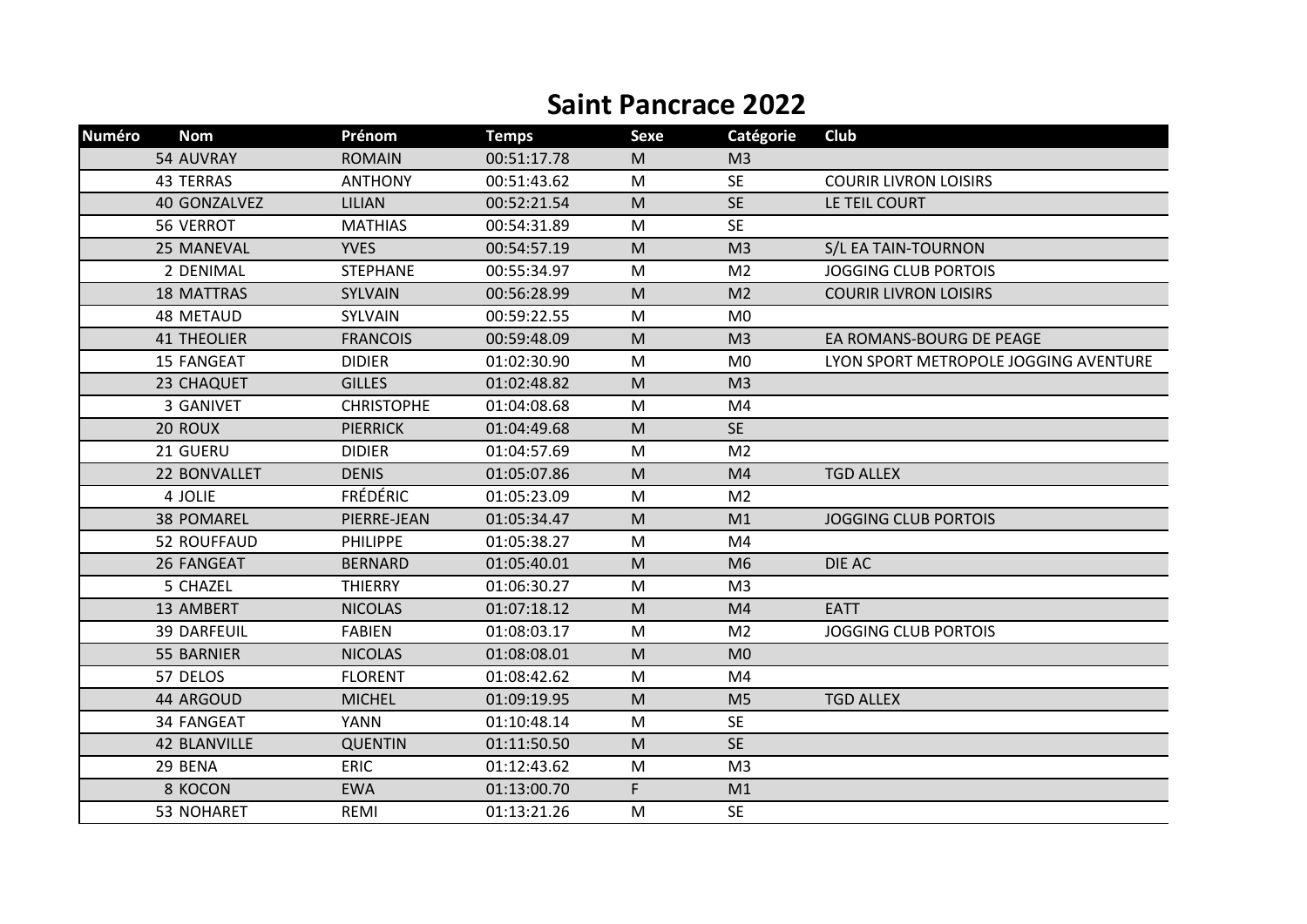| 9 MCGEOWN              | <b>POPPY</b>       | 01:13:41.27 | F  | <b>SE</b>      |                             |
|------------------------|--------------------|-------------|----|----------------|-----------------------------|
| 10 SARMEO              | <b>PHILIPPE</b>    | 01:14:12.80 | M  | M <sub>5</sub> | <b>JOGGING CLUB PORTOIS</b> |
| 59 BOURDI              | <b>VIRGINIE</b>    | 01:14:26.60 | F. | M <sub>0</sub> |                             |
| 58 GREGORY             | <b>PAUL</b>        | 01:15:28.97 | M  | M1             |                             |
| 36 VALLAT              | <b>CHRISTOPHE</b>  | 01:15:53.97 | M  | M1             | <b>BLA BLA RUN CREST</b>    |
| 33 REYNAUD             | ALEXANDRA          | 01:15:56.28 | F. | M <sub>2</sub> | JOGGING CLUB PORTOIS        |
| <b>16 FRACHISSE</b>    | <b>DENIS</b>       | 01:16:17.95 | M  | M4             | S/L EA TAIN-TOURNON         |
| <b>30 CHALON</b>       | <b>JEAN LUC</b>    | 01:16:48.31 | M  | M4             | <b>CHAROLS SPORT LOISIR</b> |
| 28 RIVIÈRE             | <b>STÉPHANIE</b>   | 01:20:18.22 | F. | M1             | <b>JOGGING CLUB PORTOIS</b> |
| <b>45 BERGEROT</b>     | <b>MORGANE</b>     | 01:21:43.36 | F. | M <sub>0</sub> | <b>VALENCE TRIATHLON</b>    |
| 7 MORFIN               | <b>RENAUD</b>      | 01:22:26.52 | M  | <b>SE</b>      |                             |
| 27 DALGON              | VÉRONIQUE          | 01:22:26.79 | F. | M1             | <b>JOGGING CLUB PORTOIS</b> |
| 46 GUYON               | <b>GREGORY</b>     | 01:23:00.93 | M  | M1             |                             |
| <b>17 PAGNANT-GROS</b> | <b>RACHEL</b>      | 01:24:21.14 | F  | M3             | S/L EA TAIN-TOURNON         |
| 35 KOOLEN              | <b>AD</b>          | 01:26:02.79 | M  | M7             |                             |
| 32 ZANOTTI             | <b>PHILIPPE</b>    | 01:27:21.23 | M  | M4             |                             |
| 31 ACHARD              | <b>JOEL</b>        | 01:27:21.58 | M  | M <sub>4</sub> |                             |
| 50 GARAYT              | <b>FLORIAN</b>     | 01:28:10.26 | M  | M1             | <b>JOGGING CLUB PORTOIS</b> |
| 49 GARAYT              | <b>STEPHANIE</b>   | 01:28:10.33 | F. | M1             | <b>JOGGING CLUB PORTOIS</b> |
| 51 BELLE               | <b>JEAN PIERRE</b> | 01:29:07.09 | M  | M6             |                             |
| 11 FANGEAT             | <b>ANDRÉ</b>       | 01:29:08.91 | M  | M <sub>8</sub> |                             |
| <b>12 FOURQUIN</b>     | <b>CHLOÉ</b>       | 01:34:52.00 | F. | M1             |                             |
| <b>19 FERRAND</b>      | <b>LOUISE</b>      | 01:38:09.34 | F. | <b>SE</b>      |                             |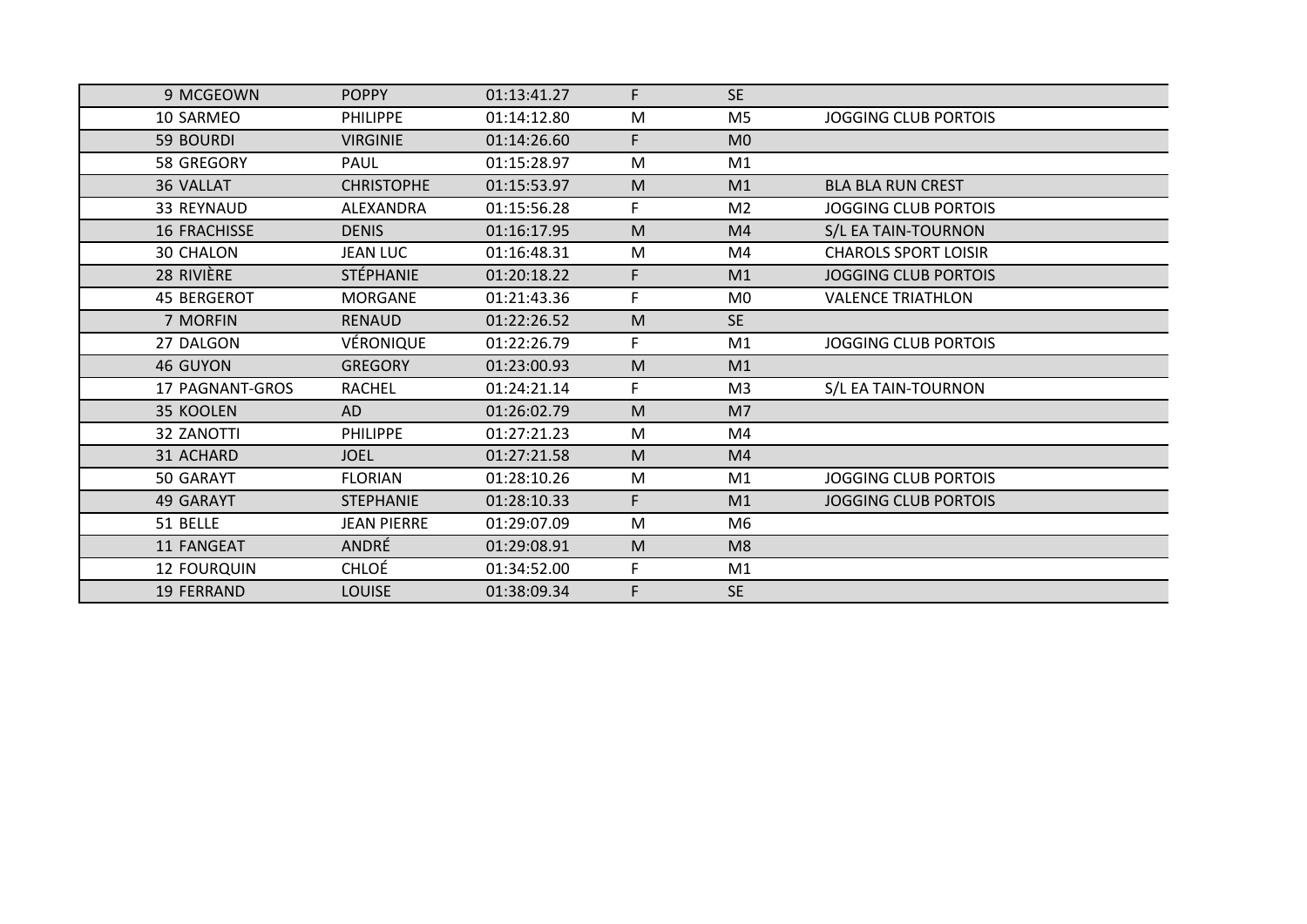## **Saint Pancrace 2022**

| <b>Numéro</b> | <b>Nom</b>          | Prénom                 | <b>Temps</b> | Sexe | Catégorie      | Club                               |
|---------------|---------------------|------------------------|--------------|------|----------------|------------------------------------|
|               | 273 DUSSERRE        | <b>COLIN</b>           | 00:27:09.00  | M    | <b>SE</b>      |                                    |
|               | 260 VENDRAME        | <b>JEAN-BAPTISTE</b>   | 00:27:39.00  | M    | M <sub>0</sub> | <b>CRAZY BEES ULTIMATE FRISBEE</b> |
|               | 274 CELLIEN         | <b>CHLOE</b>           | 00:35:03.29  | F    | <b>SE</b>      |                                    |
|               | <b>269 THEOLIER</b> | <b>LILY</b>            | 00:35:32.59  | F.   | ES.            | ANNECY HAUTE SAVOIE A.             |
|               | 253 GONIN           | <b>NICOLAS</b>         | 00:36:20.34  | M    | <b>SE</b>      |                                    |
|               | 256 ROLLAND         | <b>ANTOINE</b>         | 00:36:22.61  | M    | <b>SE</b>      |                                    |
|               | 263 BOURDIER        | <b>GERARD</b>          | 00:37:42.88  | M    | M <sub>6</sub> | <b>JOGGING CLUB PORTOIS</b>        |
|               | 264 TARPIN-LYONNET  | <b>MARINE</b>          | 00:39:37.03  | F    | <b>SE</b>      | <b>JOGGING CLUB PORTOIS</b>        |
|               | 257 LODIER          | <b>MATHIEU</b>         | 00:41:04.32  | M    | <b>SE</b>      |                                    |
|               | 262 KONIECZNY       | <b>CHRISTINE</b>       | 00:41:29.69  | F    | M4             | <b>JOGGING CLUB PORTOIS</b>        |
|               | 255 PHILIBERT       | <b>STEPHANE</b>        | 00:42:18.98  | M    | M <sub>0</sub> |                                    |
|               | 268 MUNIOS          | <b>MARIE CHARLOTTE</b> | 00:43:45.38  | F    | <b>SE</b>      | <b>ASAD MONTELIMAR</b>             |
|               | 259 BOUFFET         | <b>LUCIE</b>           | 00:47:11.69  | F    | <b>SE</b>      |                                    |
|               | 267 ROLLAND         | <b>MARIE</b>           | 00:47:11.99  | F    | <b>SE</b>      |                                    |
|               | 271 CLAISSE         | <b>RICHARD</b>         | 00:47:34.31  | M    | M <sub>5</sub> |                                    |
|               | 251 GUILLOT         | <b>MARYSE</b>          | 00:48:28.68  | F    | M <sub>3</sub> | AS RANDONNEURS RUY-MONTCEAU        |
|               | 270 GAUTHIER        | MARIE-G                | 00:50:10.80  | F    | M1             |                                    |
|               | 258 GARCIA          | <b>JEAN-MARC</b>       | 00:53:01.60  | M    | M7             | S/L UNION MONTELIMAR SPORTS        |
|               | 254 DEVITTORI       | <b>FRANCK</b>          | 00:53:21.69  | M    | M <sub>3</sub> |                                    |
|               | 266 BOUTARIN        | ANGÈLE                 | 00:54:36.19  | F    | JU             |                                    |
|               | 265 BOUTARIN        | <b>YAN</b>             | 00:54:36.23  | M    | JU             |                                    |
|               | 272 LECLERC         | <b>MARGUERITE</b>      | 00:56:31.58  | F    | M1             |                                    |